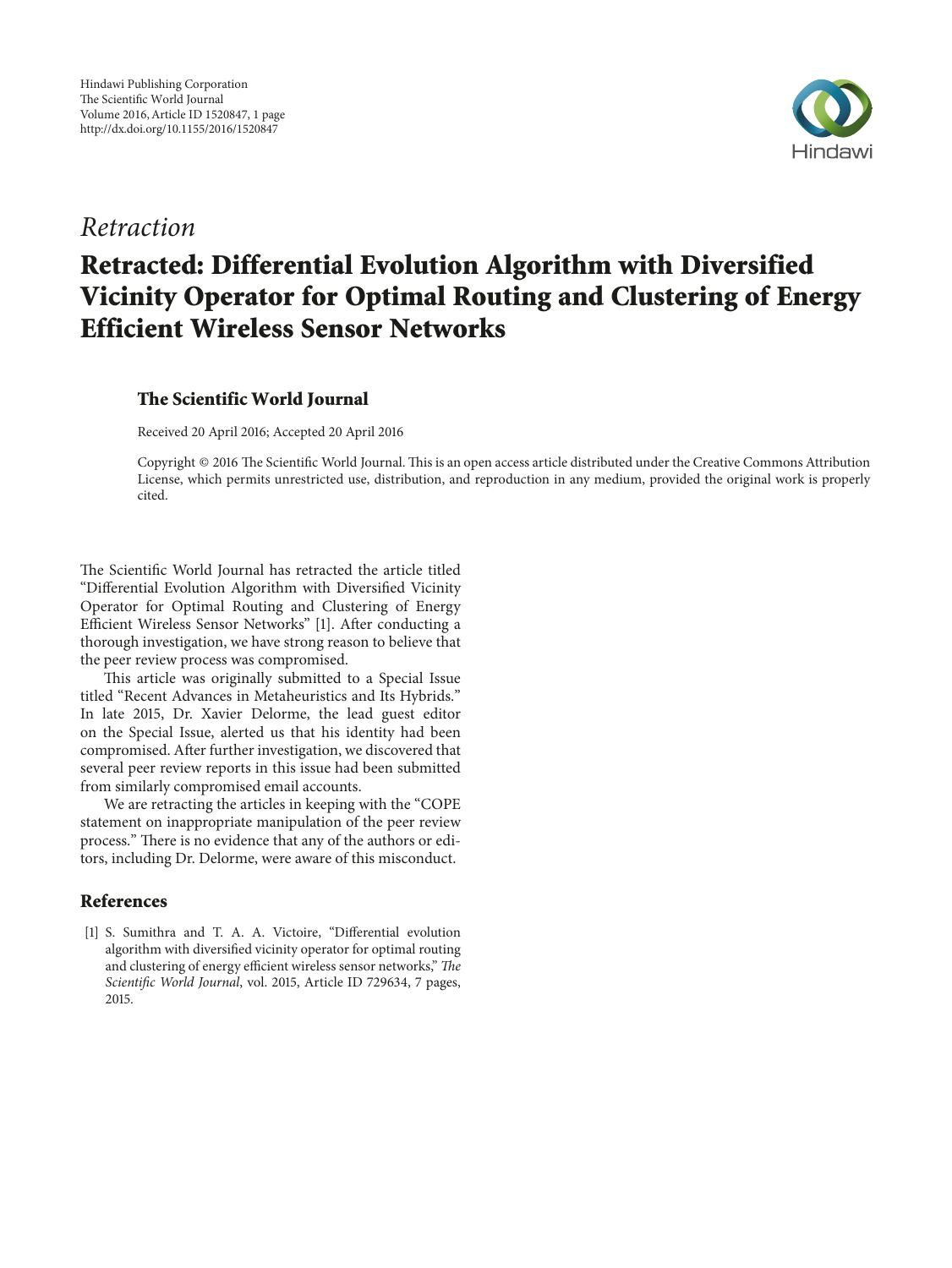

## *Research Article*

# **Differential Evolution Algorithm with Diversified Vicinity Operator for Optimal Routing and Clustering of Energy Efficient Wireless Sensor Networks**

### **Subramaniam Sumithra and T. Aruldoss Albert Victoire**

*Anna University, Regional Centre, Coimbatore, Tamilnadu 641047, India*

Correspondence should be addressed to T. Aruldoss Albert Victoire; t.aruldoss@gmail.com

Received 6 December 2014; Accepted 12 February 2015

Academic Editor: Xavier Delorme

Copyright © 2015 S. Sumithra and T. A. A. Victoire. Tis is an open access article distributed under the Creative Commons Attribution License, which permits unrestricted use, distribution, and reproduction in any medium, provided the original work is properly cited.

Due to large dimension of clusters and increasing size of sensor nodes, fnding the optimal route and cluster for large wireless sensor networks (WSN) seems to be highly complex and cumbersome.Tis paper proposes a new method to determine a reasonably better solution of the clustering and routing problem with the highest concern of efficient energy consumption of the sensor nodes for extending network life time. The proposed method is based on the Differential Evolution (DE) algorithm with an improvised search operator called Diversifed Vicinity Procedure (DVP), which models a trade-of between energy consumption of the cluster heads and delay in forwarding the data packets. The obtained route using the proposed method from all the gateways to the base station is comparatively lesser in overall distance with less number of data forwards. Extensive numerical experiments demonstrate the superiority of the proposed method in managing energy consumption of the WSN and the results are compared with the other algorithms reported in the literature.

#### **1. Introduction**

In wireless sensor networks, all nodes cooperate to maintain connectivity. These networks are power constrained as nodes operating with limited battery power [1]. Recently it is criticized that the current WSN wastes energy due to an unoptimized network design, which does not consider the energy consumption of network elements such as routers and switches [2]. In general, the design of a routing protocol with multiconstrained metrics has not always taken into consideration the consumption of battery energy. Thus, upon operation of the whole network, some mobile nodes can have problems with energy overhead due to a lack of balance in their battery energy consumption [3, 4].

With the advent of several soft computing techniques, evolutionary algorithms have been widely popular among researchers [5]. A large body of literature conveys that these algorithms have been studied to solve many optimization problems in various disciplines [6–9]. For examples, genetic algorithm (GA) has been applied to enhance the efficiency

of construction automation system. Similarly, particle swarm optimization (PSO) has been applied to solve various optimization problems in electrical power. Clustering and routing are two well-known optimization problems which are well researched for developing many nature-inspired algorithms in the feld of wireless sensor networks (WSNs) [4]. In [1], the authors have used PSO for clustering and routing in wireless sensor networks. Though PSO is a very efficient optimizer it suffers from curse of dimensionality [10].

The performance of Differential Evolution (DE) has been proved to be outstanding in comparison to the other algorithms tested [11]. It is simple and robust, converges fast, and fnds the optimum in almost every run. In addition, it has few parameters to set, and the same settings can be used for many diferent problems. Previously, the DE has shown its worth on real-world problems, and in this study it outperformed PSO and EAs on the majority of the numerical benchmark problems as well. Among the tested algorithms, the DE can rightfully be regarded as an excellent frst choice, when faced with a new optimization problem to solve [11, 12].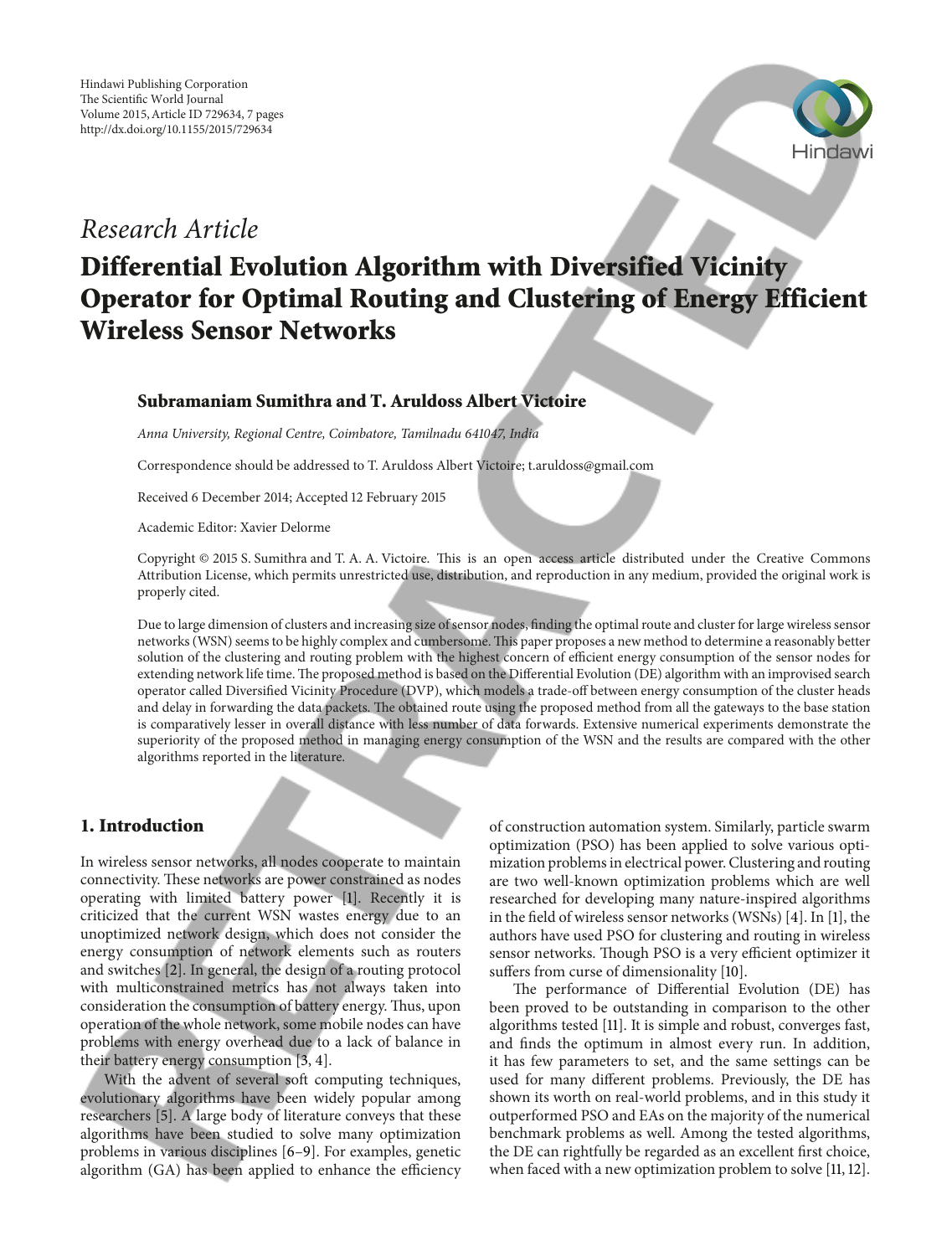This paper presents an application of the Differential Evolution algorithm with an improvised operator called Diversifed Vicinity Procedure which still makes the DE to better search for better solution as the problem of interest in this paper is a large dimension one. The paper is further proceeds as follows. Section 2 formulates the problem of interest, efficient energy routing protocol for WSN. Section 3 presents an overview of Diferential Evolution algorithm subsequently the Diversified Vicinity Procedure. The proposed algorithms and the experimental results are presented in Section 4 and conclusion is in Section 5.

#### **2. Problem Formulation**

The clustering problem is formulated with the main objective to maximize the lifetime of the network as well as minimize the energy consumption of the sensor nodes [1]. By the network lifetime, we mean the time from the deployment of the WSN till the death of the first gateway. Therefore, network life can be maximized if we can maximize the minimum lifetime of the gateways. Energy consumption of the sensor nodes can be minimized by minimizing the distance between sensor nodes and their corresponding gateways. Let  $b_{ij}$  be a Boolean variable such that [1]. This formulation is simply adopted from

$$
b_{ij} = \begin{cases} 1 & S_i \longrightarrow g_j \quad \forall i, j : 1 \le i \le N, \ 1 \le j \le M \\ 0 & \text{otherwise,} \end{cases} \tag{1}
$$

where  $S = s_1, s_2, \ldots, s_N$  is set of sensor nodes.

Let  $L$  be the minimum lifetime of the gateways; that is,  $L = \min\{L(i) \mid \forall i, 1 \le i \le M\}$  and AvegDist be the average distance between sensor nodes and their corresponding CH; that is,

AvegDist = 
$$
\frac{1}{N} \sum_{i=1}^{N} \sum_{j=1}^{M} dis(S_i, g_j) \times b_{ij}.
$$
 (2)

L denotes the lifetime of the gateway  $g_i$ . If  $g_i$  has residual energy  $E_{residual}(g_i)$  and energy consumption per round  $E_{\text{Gateway}}(g_i)$  then  $L(i)$  can be calculated as follows:

$$
L(i) = \left[ \frac{E_{\text{residual}}(g_j)}{E_{\text{Gateway}}(g_j)} \right].
$$
 (3)

Then the Nonlinear Programming (NLP) of the clustering problem can be formulized as follows:

$$
\text{Maximize,} \quad f(x) = \frac{L(i)}{\text{AvegDist}},\tag{4}
$$

$$
\sum_{j=1}^{M} b_{ij} = 1, \quad 1 \le i \le N,
$$
\n(5)

$$
\sum_{j=1}^{M} \text{dis}\left(S_i, g_j\right) \times b_{ij} \le d_{\text{max}}, \quad 1 \le i \le N, \ S_i \in S, \ g_j \in \xi.
$$
\n
$$
(6)
$$

The constraint (5) states that the sensor node  $s_i$ ,  $\forall i \, 1 \leq$  $i \leq N$ , can be assigned to one and only one gateway. The constraint (6) ensures that the sensor nodes are assigned to the gateway within its communication range. The set of gateways is denoted by  $\xi = \{g_1, g_2, \dots, g_M\}$ . Thus (4) has to be maximized thereby the energy consumption of the cluster heads minimizes.

## **3. Differential Evolution: An Overview**

The Differential Evolution (DE), proposed by Storn and Price [12] may be also seen as a simple real-coded GA. The first written article on DE appeared as a technical report in 1995. Since then, DE has proven itself in competitions like the IEEE's International Contest on Evolutionary Optimization (ICEO) in 1996 and 1997, respectively.

In DE community, the individual trial solutions (which constitute a population) are referred as parameter vectors or genomes. DE operates through the same computational steps as employed by a standard EA. However, unlike traditional EAs, DE employs diference of the parameter vectors to explore the objective function landscape. Like other population-based search techniques, DE generates new points (trial solutions) that are perturbations of existing points, but these deviations are neither refections like those in the CRS and Nelder-Mead methods, nor samples from a predefned probability density function, like those in Evolutionary Strategies (ES) (1966, 2003). Instead, DE perturbs current generation vectors with the scaled diference of two randomly selected population vectors. To produce a trial vector in its simplest form DE adds the scaled, random vector diference to a third randomly selected population vector. In the selection stage, the trial vector competes against the population vector of the same index. Once the last trial vector has been tested the survivors of all the pair wise competitions become permanent for the next generation in the evolutionary cycle. The flowchart of the DE is given in Figure 1.

3.1. Diversified Vicinity Procedure: An Overview. The Diversifed Vicinity Procedure (DVP) is a relatively recent metaheuristic which relies on iteratively exploring neighborhoods of growing size to identify better local optima. More precisely, DVP escapes from the current local minimum  $x^*$  by initiating other local searches from starting points sampled from a neighborhood of  $x^*$  which increases its size iteratively until a local minimum better than the current one is found. These steps are repeated until a given termination condition is met.

This method is inspired from the method adopted in [10] for solving the economic dispatch problem in electrical power systems. Now we discuss the procedural modeling of DVP.

*3.1.1. Rules.* A fnite set of preselected neighborhood structures is denoted with  $N_k$  ( $k = 1, ..., k_{\text{max}}$ ) and with  $N_k(x)$ the set of solutions in the  $k$ th neighborhood of  $x$ . (Most local search heuristics use one neighborhood structure, i.e.,  $k_{\text{max}} =$ 1). The stopping condition may be for example, maximum CPU time allowed, maximum number of iterations, or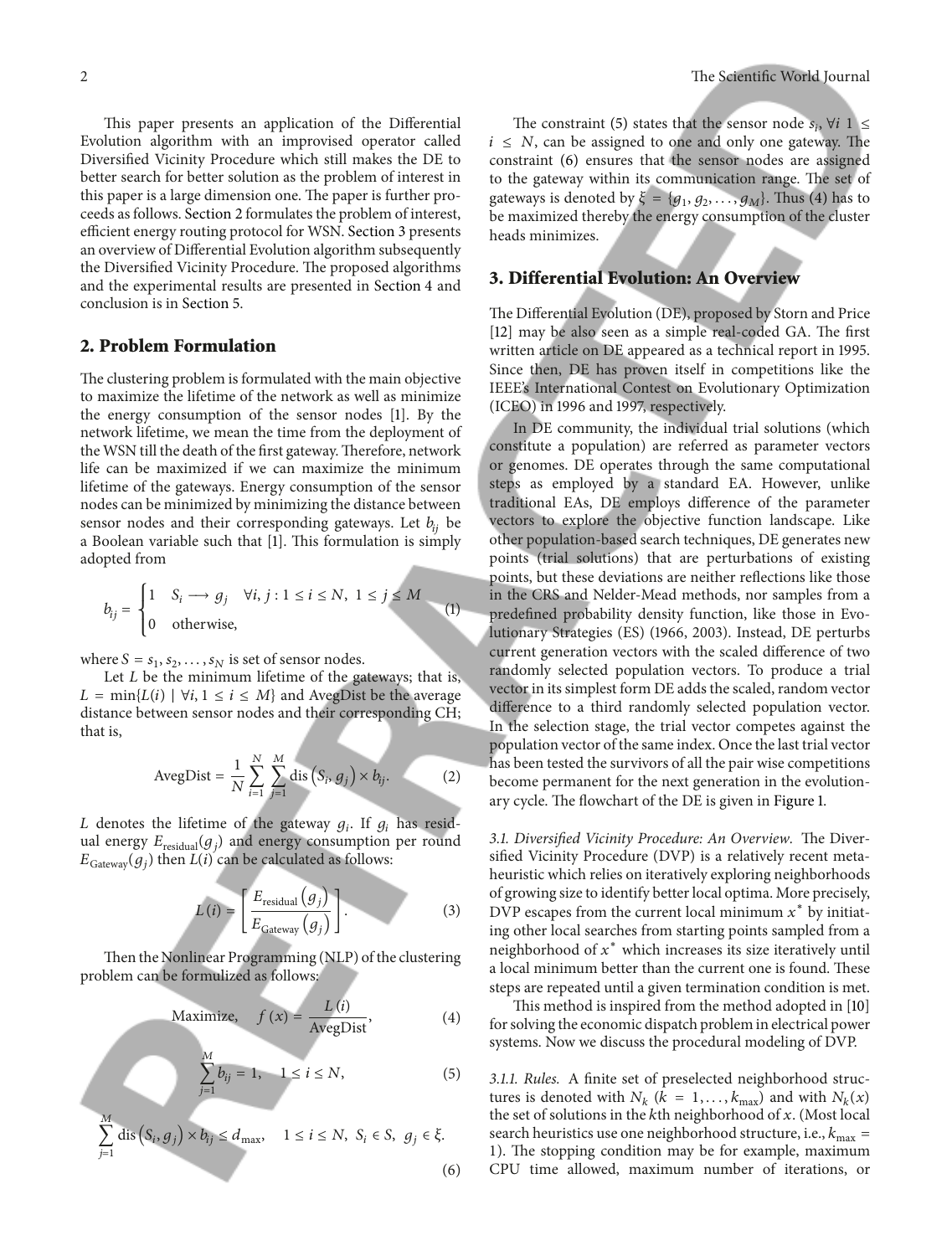

Figure 1: Flowchart for the Diferential Evolution (DE) algorithm.

maximum number of iterations between two improvements. Often successive neighborhood  $N_k$  will be nested. Observe that point  $x'$  is generated in random steps in order to avoid cycling, which might occur if any deterministic rule was used.

#### *3.1.2. Steps of Basic DVP*

*Initialization*. Select the set of neighborhood structures  $N_k$  ( $k = 1, \ldots, k_{\text{max}}$ ), that will be used in the search; find an initial solution  $x$ ; choose a stopping condition.

*Repeat* the following until the stopping condition is met:

- (i) Set  $k \leftarrow 1$ ; (2) Until  $k = k_{\text{max}}$ , repeat the following steps:
- (ii) *Shaking*. Generate a point  $x'$  at random from the  $k$ th neighborhood of  $x(x' \in N_k(x))$ .
- (iii) *Local search.* Apply some local search method with  $x'$  as initial solution; denote with  $x''$  the so obtained local optimum.
- (iv) *Move or not.* If this local optimum is better than incumbent, move there  $(x \leftarrow x'')$ , and continue the search with  $N_1(k \leftarrow 1)$ .
- (v) Otherwise, set  $k \leftarrow k+1$ .

As a local optimum within some neighborhood is not necessarily one within another, change of neighborhoods can be performed during the local search phase also. In some cases, as when applying DVP to graph theory, the use of many neighborhoods in the local search is crucial.

DVP has been applied to a wide variety of problems both from combinational and continuous problems were based on a particular problem structure. In continuous locationallocation problem the neighborhoods are defned according to the meaning of problem. In bilinearily constrained problems the neighborhoods are defned in terms of the applicability of the successive linear programming approach, where the problem can be partitioned so that fxing the variables in either in set yields a linear problems, more preciously, the neighborhoods of size  $k$  are defined as the vertices of the LP polyhedral that are  $k$  pivots away from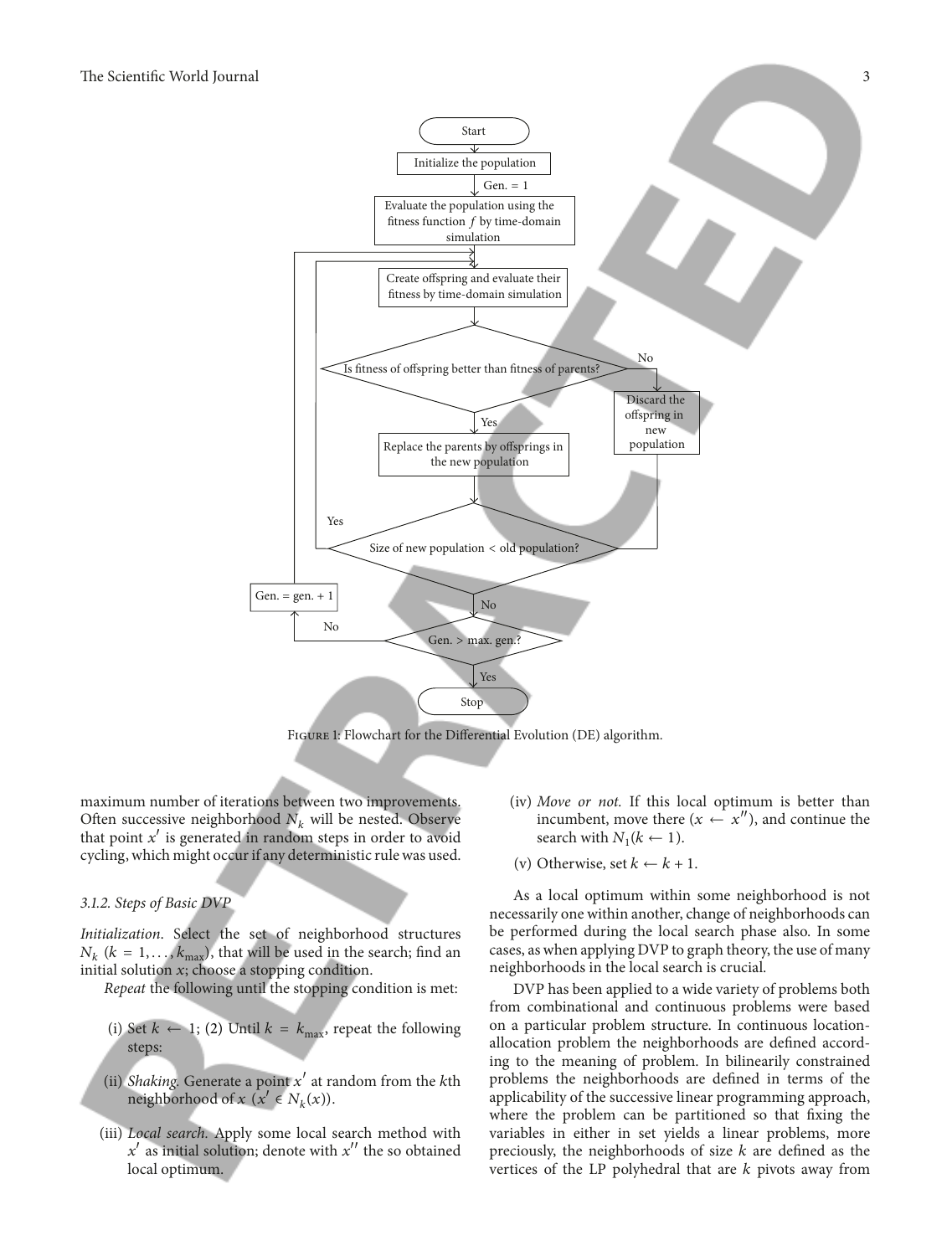Input maximum number of neighborhoods  $k_{\text{max}}$ , number of local searches in each neighborhood L. Loop Set  $k \leftarrow 1$ , pick random point  $\tilde{x}$ , and perform a local search to find a local minimum  $x^*$ . While  $k\leq k_{\rm max}$  do Consider a neighborhood  $N_k(x^*)$  of  $x^*$  such that  $\forall k > 1$ ( $N_k(x^*) \supset N_{k-1}(x^*)$ ). for  $i=1$  to  $L$  do Sample a random point  $\tilde{x}$  from  $N_k(x^*)$ . Perform a local search from  $\tilde{x}$ , to find a local minimum  $x'$ . If  $x'$  is better than  $x^*$ , set  $x^* \leftarrow x'$ ,  $k \leftarrow 0$  exit the FOR loop. End for Set  $k \leftarrow k+1$ . Verify termination condition; if true, exit. end while end loop

Algorithm 1

the current vertex. However, none of the early applications of DVP to continuous problems in general form.

#### 3.2. The DVP Algorithm. See Algorithm 1.

The flowchart of the proposed Diversified Vicinity Procedure for DE algorithm is shown in Figure 2. In the next section this proposed algorithm will be experimented on standard test problems.

#### **4. Experimental Results**

Experiments were performed with the proposed improvised DE algorithm. The experiments were performed with diverse number of sensor nodes ranging from 200 to 700 and 60 to 90 gateways. Each sensor node was assumed to have initial energy of 2 J and each gateway has 10 J.

We have tested our proposed algorithms extensively and depict the experimental results for both the routing and clustering in a combined way. For the sake of simulation we considered two diferent network scenarios (WSN#1 and WSN#2). Both of them have the sensing field of  $500 \times 500$  m<sup>2</sup> areas. For the WSN#1, the position of the base station was taken at (500, 250), that is, in a side of the region and for the WSN#2, the position of the base station was taken at (250, 250), that is, in the center of the region. To execute our proposed algorithms, we considered an initial population of 60 particles and the values of PSO parameters are taken same as in [1].

These experiments were carried out using the tabulated methods in Table 1, for the purpose of comparison of the proposed algorithm. The experiments are carried out by varying the sensor nodes and gateways. Thereby four different cases are presented to show the superiority of the proposed Improvised DE over other existing algorithms.

By looking all the Figures from 3 to 6, the proposed algorithm performs better than other algorithms confrming the fact that our derived ftness function takes care about the energy consumption of the normal sensor nodes by reducing the distances between sensor nodes and the gateways.



Start

Set up the initial parameters

Figure 2: Flowchart of the proposed Diversifed Vicinity Procedure for DE algorithm.

The performance of the proposed algorithm is shown in Figure 7, is comparable with that of PSO based one in [1]. This implies that our proposed ImpDE have negligible communication and processing overhead; as a result, the performance of security enhanced protocol is comparable with original algorithms. Therefore, we conclude that our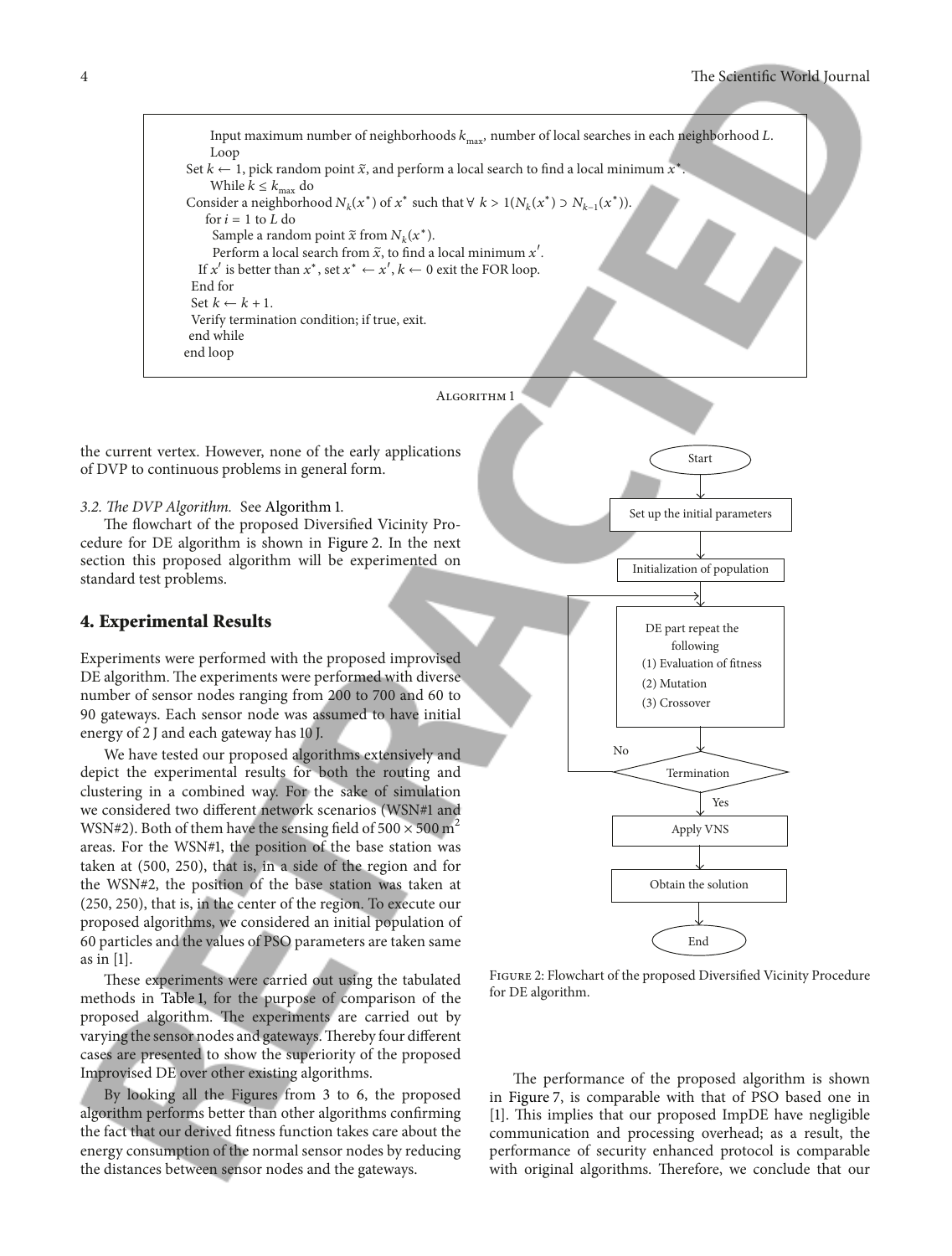Table 1: Various methods for experiment and their Parameter settings.

| Method   | Remarks           | Parameter settings                                        |
|----------|-------------------|-----------------------------------------------------------|
| GA       | Simple [3]        | $Pop = 100$ , $CR = 0.8$ , $MR = 0.01$                    |
| PSO.     | Simple [1]        | Pop = 100, $W_{\text{in}} = 0.4$ , $W_{\text{out}} = 0.9$ |
| $DE - 1$ | Rand/1            | $Pop = 100, CR = 0.8,$                                    |
| $DE - 2$ | Best/1            | $Pop = 100, CR = 0.8,$                                    |
| $DE - 3$ | Current-to-rand/1 | $Pop = 100, CR = 0.8,$                                    |
| $DE - 4$ | Current-to-best/1 | $Pop = 100, CR = 0.8,$                                    |
| ImpDE    | Proposed method   | $Pop = 100, CR = 0.8,$                                    |



Figure 3: Objective function and its convergence characteristics for energy (J) consumption for 200 sensor nodes and 10 gateways.



Figure 4: Objective function and its convergence characteristics for energy (J) consumption for 300 sensor nodes and 40 gateways.

proposed DE based system is more efficient in energy and control overhead as compared to the existing systems.



Figure 5: Objective function and its convergence characteristics for energy (J) consumption for 600 sensor nodes and 40 gateways.



FIGURE 6: Objective function and its convergence characteristics for energy (J) consumption for 600 sensor nodes and 60 gateways.

#### **5. Conclusion**

It is always evident from practical point of view that an energy efficient communication strategy can significantly prolong the lifetime of any wireless sensor networks. Traditionally the clustering and routing problem will be modeled as integer linear program formulation which is computationally intractable for optimal, energy-aware routing in real time WSN. Similarly traditional routing schemes mostly do not consider energy dissipation of the nodes. Hence this research focused on modeling a Nonlinear Programming formulation of these problems with major focus on delivery of total data packets to the base station and energy consumption of the cluster heads. These formulations have been solved using the newly proposed Diferential Evolution (DE) algorithm with an improvised search operator. The proposed algorithm has been experimented on several scenarios of WSNs by varying the number of sensor nodes and gateways. The extensive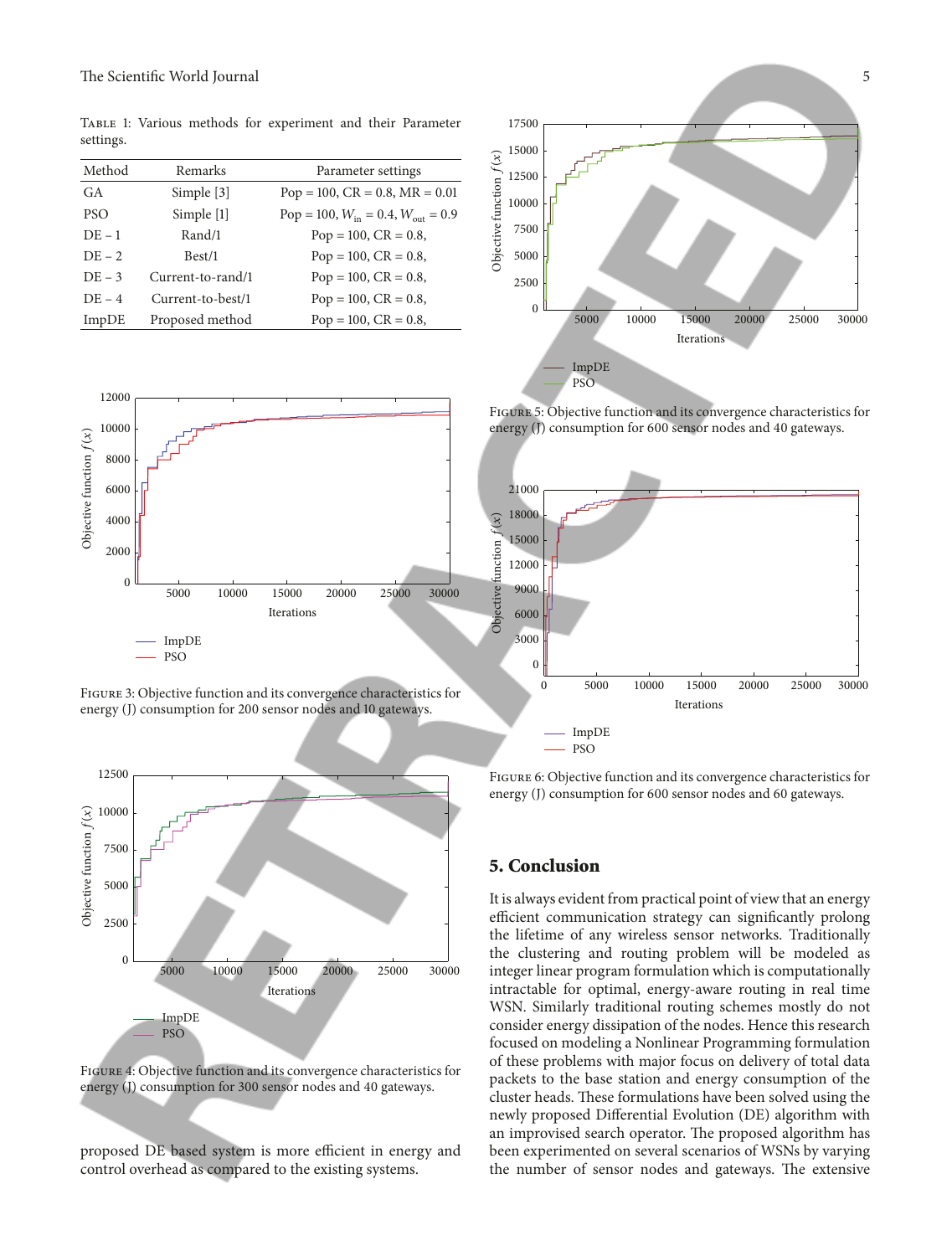

FIGURE 7: Network performance using the various methods.

results show that the proposed algorithms perform better than the existing algorithms reported in the literature.

## **Conflict of Interests**

The authors do not have any Conflict of Interest in publishing this manuscript.

#### **References**

- [1] P. Kuila and P. K. Jana, "Energy efficient clustering and routing algorithms for wireless sensor networks: particle swarm optimization approach," *Engineering Applications of Artifcial Intelligence*, vol. 33, pp. 127–140, 2014.
- [2] Y.-M. Kim, E.-J. Lee, H.-S. Park, J.-K. Choi, and H.-S. Park, "Ant colony based self-adaptive energy saving routing for energy efficient Internet," Computer Networks, vol. 56, no. 10, pp. 2343-2354, 2012.
- [3] Y.-S. Yen, Y.-K. Chan, H.-C. Chao, and J. H. Park, "A genetic algorithm for energy-efficient based multicast routing on

MANETs," *Computer Communications*, vol. 31, no. 4, pp. 858– 869, 2008.

- [4] D. Kim, S. Song, and B.-Y. Choi, "Energy-efficient adaptive geosource multicast routing for wireless sensor networks," *Journal of Sensors*, vol. 2013, Article ID 142078, 14 pages, 2013.
- [5] A. Bari, S. Wazed, A. Jaekel, and S. Bandyopadhyay, "A genetic algorithm based approach for energy efficient routing in twotiered sensor networks," *Ad Hoc Networks*, vol. 7, no. 4, pp. 665– 676, 2009.
- [6] B. H. Calhoun, D. C. Daly, N. Verma et al., "Design considerations for ultra-low energy wireless microsensor nodes," *IEEE Transactions on Computers*, vol. 54, no. 6, pp. 727–740, 2005.
- [7] H. M. Ammari and S. K. Das, "A trade-off between energy and delay in data dissemination for wireless sensor networks using transmission range slicing," *Computer Communications*, vol. 31, no. 9, pp. 1687–1704, 2008.
- [8] S. D. Muruganathan, D. C. F. Ma, R. I. Bhasin, and A. O. Fapojuwo, "A centralized energy-efficient routing protocol for wireless sensor networks," *IEEE Communications Magazine*, vol. 43, no. 3, pp. S8–S13, 2005.